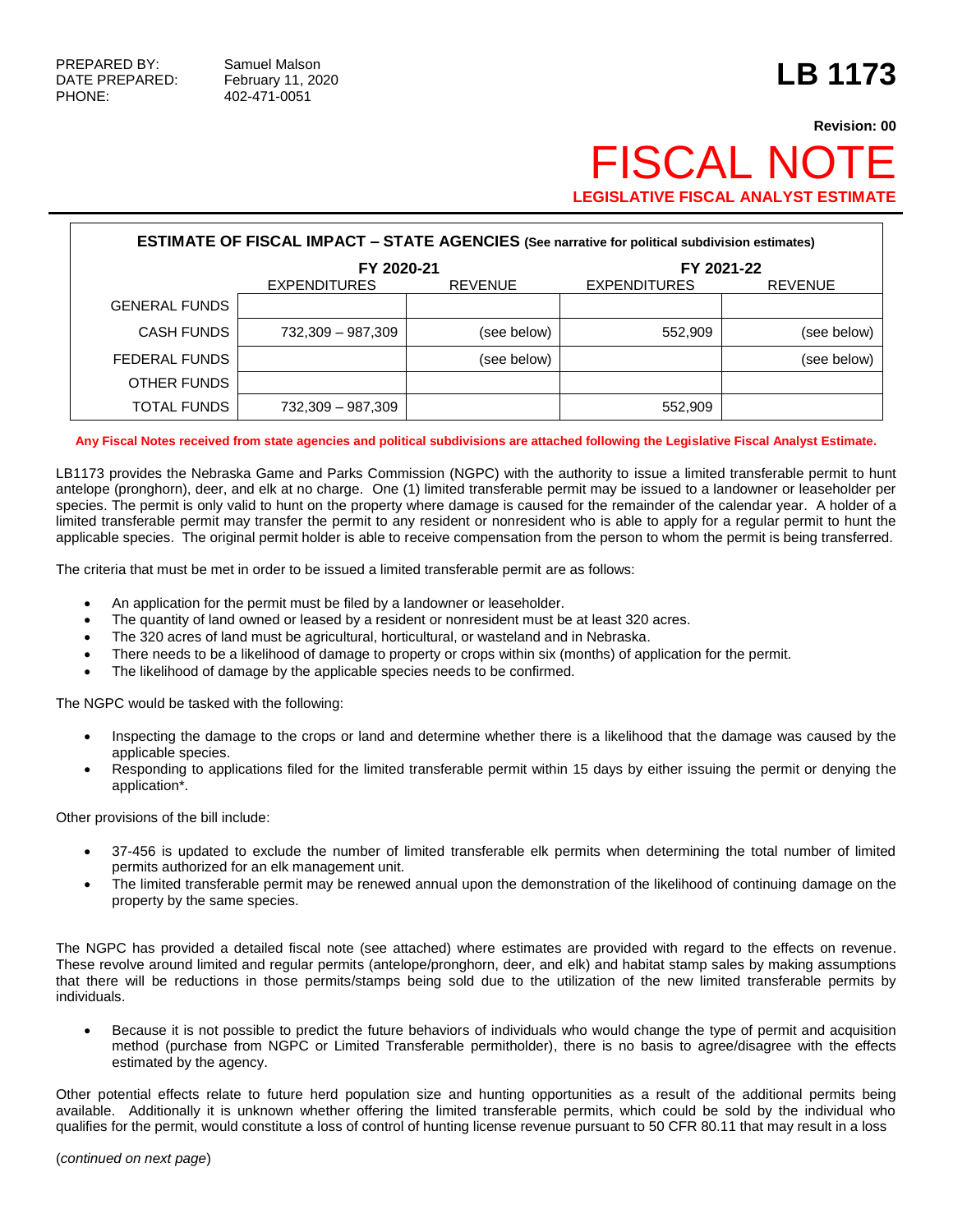of federal funding under the Sport Fish and Wildlife Restoration Program. In FFY19, the state of Nebraska's apportionment for these programs was about \$15.6 million.

 The agency has requested an opinion from the United States Fish and Wildlife Service to determine if federal funding is at risk. If/when a response is received, the fiscal note will be revised.

The agency has also indicated additional staff and equipment will be needed in order to administer and issue the limited transferable permits throughout the state. After review of the detailed listing of equipment, a range of estimated expenditures is being reflected for FY21. The lower amount of the range is due modifying the start-up costs by removing the UTV's & UTV Trailers, drones, and tools as well as substituting  $\frac{1}{2}$  - ton trucks for the  $\frac{3}{4}$  - ton trucks. These adjustments were made to reflect a possible reduced level of precision/engagement when verifying property or crop damage.

\*Language of the bill directs that if the commission fails to respond to the applicant within 15 days, the landowner or leaseholder may kill or take any animal of applicable species believed to be responsible for causing the damage to the property. The killing or taking must be reported to the NGPC within three (3) days.

| ADMINISTRATIVE SERVICES STATE BUDGET DIVISION: REVIEW OF AGENCY & POLT. SUB. RESPONSE                             |                  |                       |  |  |  |  |
|-------------------------------------------------------------------------------------------------------------------|------------------|-----------------------|--|--|--|--|
| AGENCY/POLT, SUB: Nebraska Game and Parks Commission<br>AM:<br>LB: 1173                                           |                  |                       |  |  |  |  |
| REVIEWED BY: Claire Oglesby                                                                                       | 2/07/20<br>DATE: | PHONE: (402) 471-4174 |  |  |  |  |
| COMMENTS: Nebraska Game and Parks Commission's statement appears reasonable based on the assumptions<br>provided. |                  |                       |  |  |  |  |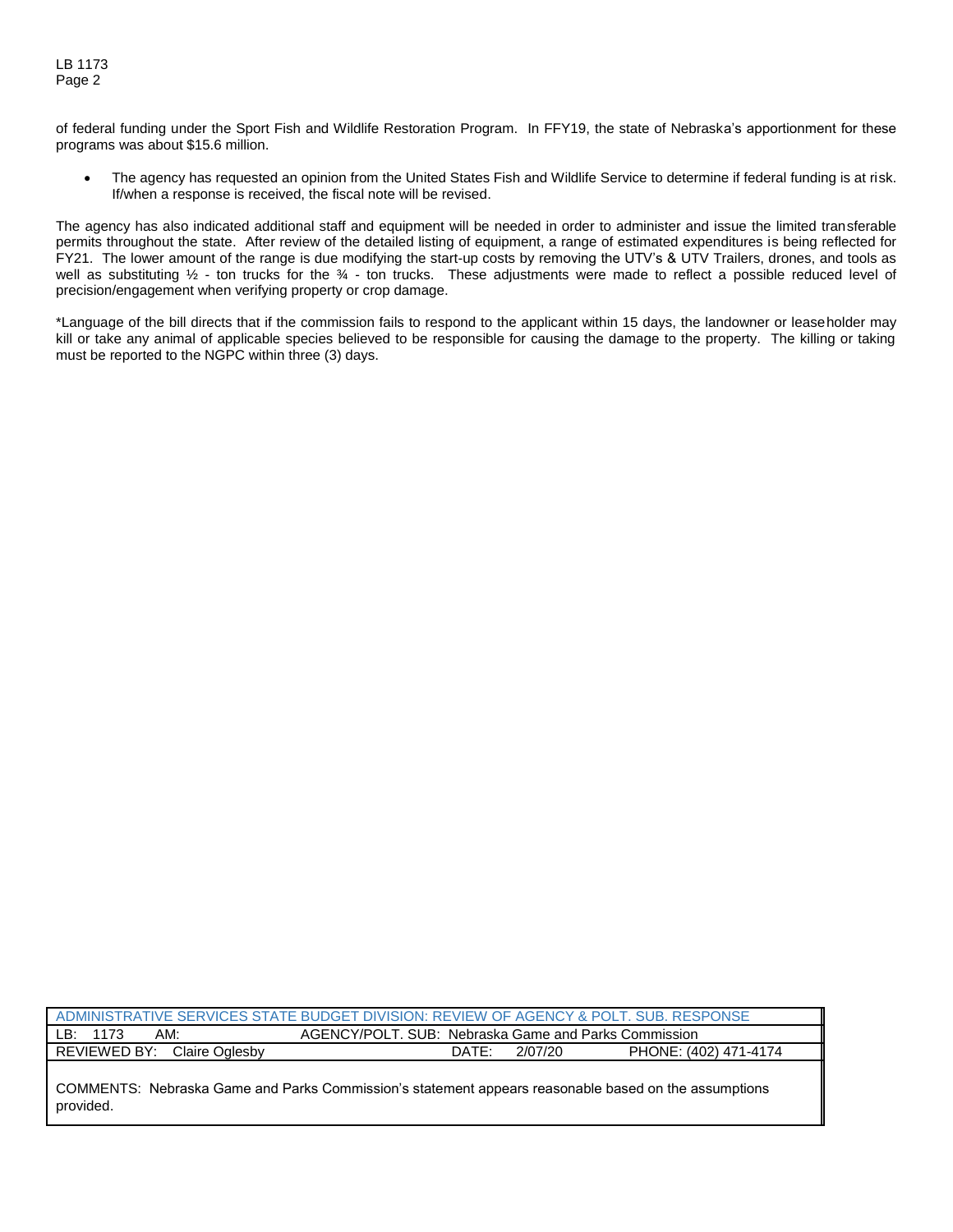**Please complete ALL (5) blanks in the first three lines. 2020**

| LB <sup>(1)</sup>    | 1173 limited transferable permits for deer, elk and antelope |                                                                   |                                     | <b>FISCAL NOTE</b>                    |
|----------------------|--------------------------------------------------------------|-------------------------------------------------------------------|-------------------------------------|---------------------------------------|
|                      | State Agency OR Political Subdivision Name: (2)              |                                                                   | Nebraska Game and Parks Commission  |                                       |
| Prepared by: (3)     | Patrick H. Cole                                              |                                                                   | Date Prepared: (4) February 7, 2020 | 402-471-5523<br>Phone: <sup>(5)</sup> |
|                      |                                                              | <b>ESTIMATE PROVIDED BY STATE AGENCY OR POLITICAL SUBDIVISION</b> |                                     |                                       |
|                      |                                                              |                                                                   |                                     |                                       |
|                      | <b>EXPENDITURES</b>                                          | FY 2020-21<br><b>REVENUE</b>                                      | <b>EXPENDITURES</b>                 | FY 2021-22<br><b>REVENUE</b>          |
| <b>GENERAL FUNDS</b> |                                                              |                                                                   |                                     |                                       |
| <b>CASH FUNDS</b>    | \$987,309                                                    | (\$3,883,287)                                                     | \$552,909                           | (\$3,883,287)                         |
| <b>FEDERAL FUNDS</b> |                                                              | $($1,041,834)$ **                                                 |                                     | $($1,041,834)$ **                     |
| <b>OTHER FUNDS</b>   |                                                              |                                                                   |                                     |                                       |
| <b>TOTAL FUNDS</b>   | \$987,309                                                    | (\$4,925,121)                                                     | \$552,909                           | (\$4,925,121)                         |

## **Explanation of Estimate:**

The proposed legislation provides for the issuance of limited transferable deer, elk and antelope permits to landowners/leaseholders experiencing property or crop damage by elk, deer or antelope. The limited transferable permit would be issued without charge and be valid for an animal of either sex of the species causing the damage. The permit would be valid any time during the remainder of the calendar year and may be renewed annually upon a showing of a likelihood of continuing damage. The permit would be valid on all land owned or leased as identified in the permit application. The holder of the limited transferable permit may transfer such permit to any resident or nonresident with or without compensation.

To qualify for a limited transferable permit the applicant must be a landowner or leaseholder (resident or nonresident) who owns or leases 320 acres or more agricultural, horticultural, or wasteland in Nebraska with a confirmed likelihood of damage caused by deer, elk or antelope. Nebraska Department of Agriculture reported 47,400 farms/ranches in 2017 averaging 957 acres in operational size. The qualifying "land" language differs from a normal limited permit by eliminating the ownership/leasing of farm or ranchland for "agricultural purposes", presumably opening up the applicability to recreational leaseholders or property owners thus increasing the likely volume of qualified applicants. The qualifying/confirmed damage must have occurred within the 6 months preceding the date of application.

The Commission will have 15 days from the date of the application to issue or deny the permit otherwise the applicant can proceed to harvest an animal of the species causing the damage. The permit-holder will have 3 days to notify the Commission of the harvest.

Since the permits are free and would not necessitate purchase of any additional permit, it is anticipated that the demand will be high creating a large volume of applications. Depending upon the qualifying damage limit determinations, it would not be improbable that all that applied could show damage and thus potentially qualify. This could shift all currently paid regular limited landowner permits to the free permit reducing landowner permit sales, and/or the transferable permits could be acquired and transferred for compensation pulling permit purchases from regular permits. For antelope and elk, the potential to more than double limited permit issuance (assuming regular limited permits would be sold and the transferable permit would also be applied for) The transferable permits could be transferred to an otherwise regular permit holder, thus potentially eliminating the ability of the agency to sell regular permits depending on population level management objectives, since quotas apply. The same could be true to a much lesser extent for deer. The opportunity to sell the transferable permits would likely expand the 'landowner/leaseholder' pool beyond the normal permit applicant/buyers.

The apparent opening qualifications to recreational leases could have a significant impact on land leasing dynamics across the state, especially in areas with elk populations. This would open up an otherwise limited opportunity for nonresidents to get a bull elk permit or any other individual willing to pay high dollars.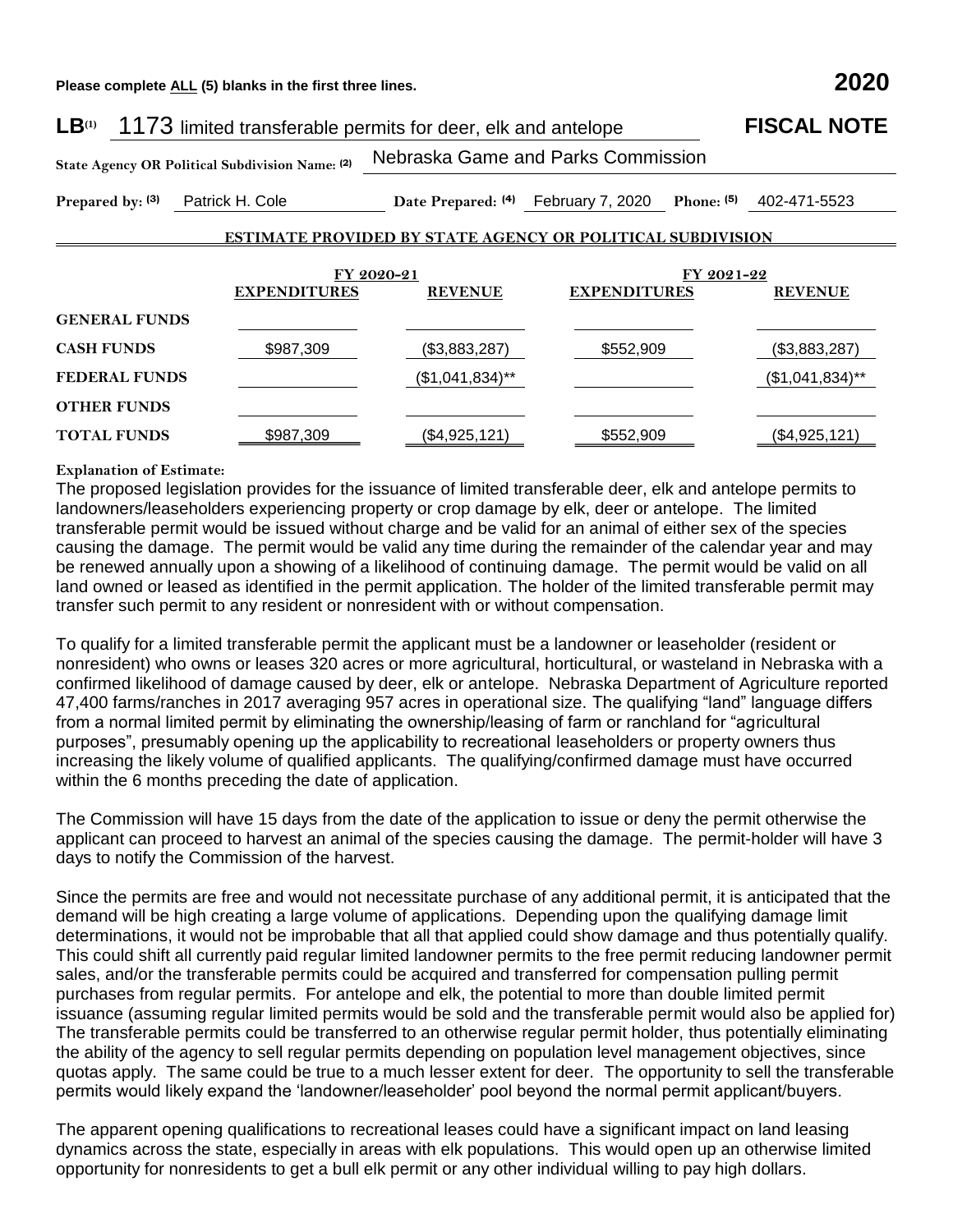The following is an estimate of fiscal impact to revenues. The following assumptions are made: There are some 47,400 farm/ranch owners in the state. The number of limited (landowner) applications is a small subset representing individuals interested in hunting a particular animal. A free transferable limited permit that allows the harvest of an either sex animal and potentially longer season, would be more appealing than a regular nontransferable permit that costs money. The assumption is that reportable damage could likely be documented on an equal number of areas making at least an equal number of transferable permits available.

There are typically more applications than there are available permits (especially for elk and antelope), should they opt to go with the free, another applicant would fill in an take the regular limited permit… a potential wash for landowner permit sales. However, since the new permits are transferable, and being either sex with a potentially longer season…they would likely be highly sought after from non-landowners and particularly nonresidents whose opportunities are limited. As such, individual landowners that are not typically hunters, may apply for the transferable permits with the intent to sell.

It is this latter possibility that could displace current regular permit holders from being able to hunt and thus present a loss in revenue. This displacement is dependent upon an increased harvest, especially of antlered/male species that would have a dramatic impact on the species population and distribution patterns likely heading to smaller bag limit opportunities and further limited access. The following chart estimates that the displacement (i.e. loss of revenue) would be equal the number of regular elk permits issued, for elk due to the interest level and relatively small harvest opportunity; equal to at least the number of nonresident regular antelope permits; and equal to the number of landowner deer permits issued.

| 2019 permits sales                         | QTY   | permit \$ | TOTAL \$                | $2019$ apps         | est transf permits                |                | est lost rev     |
|--------------------------------------------|-------|-----------|-------------------------|---------------------|-----------------------------------|----------------|------------------|
| Resident Elk LO                            | 119   | \$35.00   | \$4,165.00              | 322                 | 322                               |                |                  |
| NR Elk LO                                  | 4     | \$529.00  | \$2,116.00              | 19                  | 19                                |                |                  |
| <b>Resident ELK</b>                        | 246   | \$176.00  | \$43,296.00             |                     | would displace reg                | 246            | \$43,296.00      |
|                                            |       |           | \$49,577.00             |                     | to control harvest                |                |                  |
|                                            |       |           |                         |                     |                                   |                |                  |
| Resident Antelope LO                       | 389   | \$17.00   | \$6,613.00              | 453                 | 453                               |                |                  |
| NR Antelope LO                             | 13    | \$88.00   | \$1,144.00              | 14                  | 14                                |                |                  |
| <b>Resident Antelope</b>                   | 1962  | \$34.00   | \$66,708.00             |                     |                                   |                |                  |
| NR Antelope                                | 385   | \$176.00  | \$67,760.00             |                     | would displace reg                | 385            | \$67,760.00      |
|                                            |       |           | \$142,225.00            |                     | to control harvest                |                |                  |
|                                            |       |           |                         |                     |                                   |                |                  |
| <b>Resident Deer LO</b>                    | 13715 | \$17.00   | \$233,155.00            |                     | 13715                             |                |                  |
| NR Deer LO                                 | 514   | \$119.50  | \$61,423.00             |                     | 514                               |                |                  |
| *Resident Deer                             | 77400 |           | \$34.00 \$2,631,600.00  |                     |                                   |                |                  |
| *NR Deer                                   | 16246 |           | \$239.00 \$3,882,794.00 |                     | would displace reg                | 14,229         | \$3,400,731.00   |
|                                            |       |           | \$6,808,972.00          |                     | to control harvest                |                |                  |
| * regular priced permits and statwide buck |       |           |                         | lost permit revenue |                                   | \$3,511,787.00 |                  |
|                                            |       |           |                         |                     |                                   |                |                  |
|                                            |       |           |                         | \$<br>70.11         | lost paid license                 | 14,860         | \$1,041,834.60   |
|                                            |       |           |                         |                     | holder = $lost fed$ \$            |                |                  |
|                                            |       |           |                         |                     |                                   |                |                  |
|                                            |       |           |                         | \$                  | 25.00 <b>lost habitat stamp\$</b> | 14,860         | \$<br>371,500.00 |

This translates into a potential direct decline in permit revenue of \$3,511,787. Since this could represent 14,860 individuals, the potential loss of counting them as paid license holders in our federal aid apportionment could represent a \$1,041,834 loss (14,860 x \$70.11 – current federal value of a paid license holder). \*\* **See below for further comments related to WSFR funding**.Additionally since these are regular permit holders that would require a habitat stamp, it could also mean an additional loss of \$371,500 in habitat cash revenue unless they hunt other species and purchase the stamp for that species. For purposes of this fiscal note, the revenue losses are reported as effective in year one.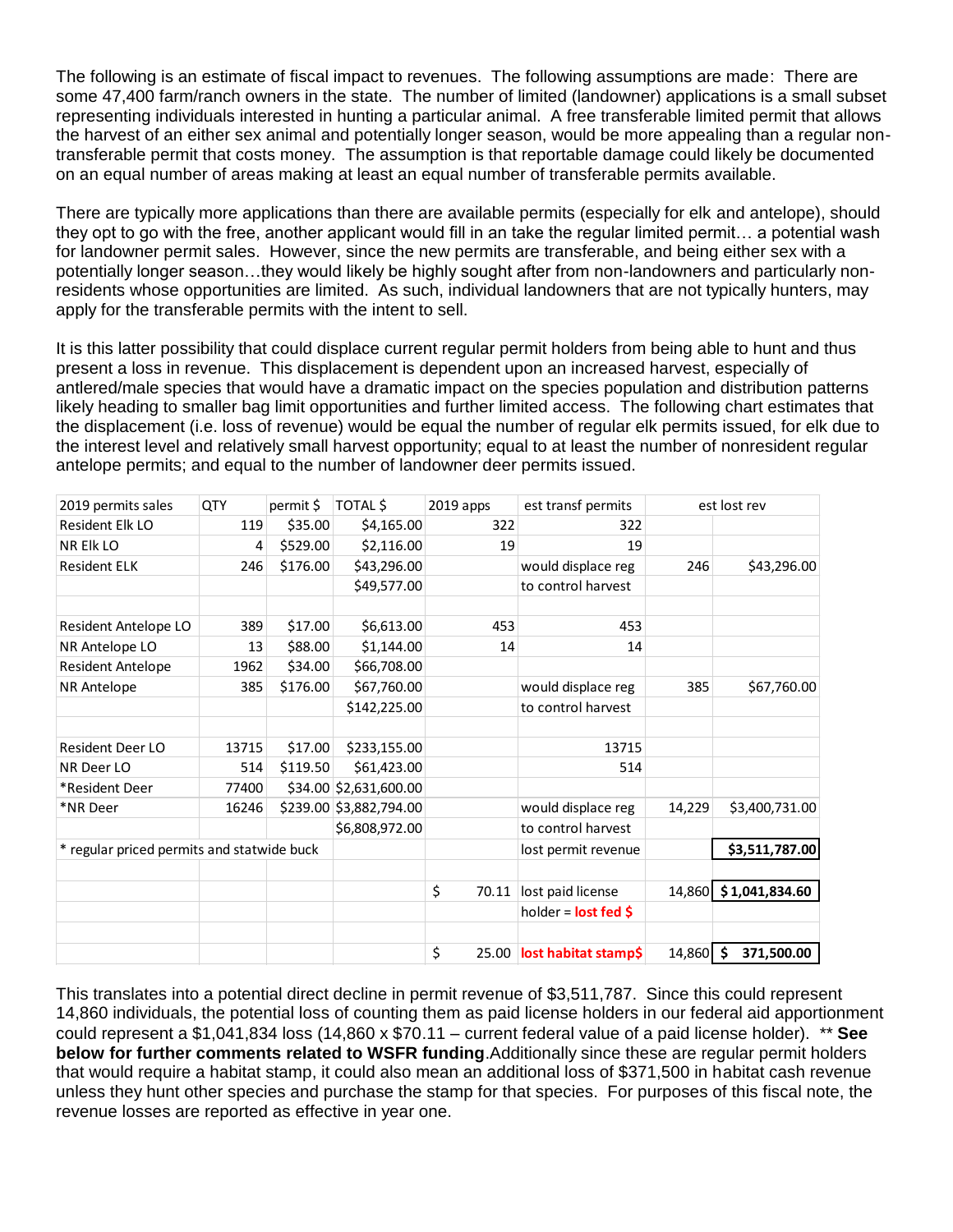Administrative activities associated with timely (time limits spelled out in bill) inspecting/confirming damage and thus qualifying for a transferable permit, along with tracking any permit transfers would add expenses and personnel needs not currently covered by the commission. The following are estimated staffing and operational expenses expected to implement the required needs of managing this new permit offering should it become law. These are in addition to current agency expenditures responding to depredation complaints and providing abatement assistance. Since the positions needed would be stationed across the state, it is anticipated that office and storage space may need to be rented; office supplies, vehicles, and operating expenses would need to be accommodated. Many of the equipment costs will require replacement at some point for future budgets.

|                                                   | HRLY/base |                     | ANNUAL     | 1X start up | <b>NOTES</b>                                                                                                                                 |
|---------------------------------------------------|-----------|---------------------|------------|-------------|----------------------------------------------------------------------------------------------------------------------------------------------|
| Program Manager (x1)                              | 27.227    | $\zeta$             | 56,632.16  |             | Min Perm rate                                                                                                                                |
| Biologist II (x4)                                 | 23.408    | ς.                  | 194,754.56 |             | Min Perm rate                                                                                                                                |
| Admin Assistant I (x1)                            | 15.861    | $\ddot{\mathsf{s}}$ | 32,990.88  |             | Min Perm rate                                                                                                                                |
| Benefits (OASDI)                                  | 0.0765    | $\zeta$             | 21,754.89  |             |                                                                                                                                              |
| Benefits (Retire)                                 | 0.075     | $\zeta$             | 21,328.32  |             |                                                                                                                                              |
| Benefits (Insurance)                              | 25290.5   | $\zeta$             | 151,743.00 |             | family coverage                                                                                                                              |
| <b>Staff Travel</b>                               | \$10,000  | \$                  | 10,000.00  |             | standard travel expenditures                                                                                                                 |
| 3/4 ton PU New (x5)                               | \$45,000  |                     |            | \$225,000   | would relace one per year per our<br>schedule                                                                                                |
| 3/4 ton annual cost (x5)                          | \$8,625   | \$                  | 43,125.00  |             | based off mileage of 15,000 miles per<br>year using the federal mileage rate of<br>\$.575/ mile                                              |
| NEW UTV (x5)                                      | \$20,000  |                     |            | \$100,000   | would relace one per year per our<br>schedule                                                                                                |
| NEW UTV Trailer (x5)                              | \$6,000   |                     |            | \$30,000    | would replace as needed allow 1 per<br>year                                                                                                  |
| Drone (x5)                                        | \$2,500   |                     |            | \$12,500    | would need a replacement schedule<br>developed for the annual budget                                                                         |
| Tools (x5)                                        | \$10,000  |                     |            | \$50,000    | hand tools, jacks, fencing tools, tool<br>boxes, chain saw,                                                                                  |
| NEW computer (x6)                                 | \$2,000   |                     |            | \$12,000    | replace these on a three year cycle-so<br>we would need to budget annually                                                                   |
| OnX Map (x5)                                      | \$20      | $\zeta$             | 100.00     |             |                                                                                                                                              |
| Cell phone- start up cost<br>(x5)                 | \$500     |                     |            | \$2,500     | phones last about 2 years would need to<br>budget annually                                                                                   |
| Cell phone- annual cost<br>(x5)                   | 50        | $\zeta$             | 3,000.00   |             | got the cost for one person's phone to<br>use as an example                                                                                  |
| Uniform (x6)                                      | \$200     |                     |            | \$1,200     | WL gives all new employees \$200 in new<br>uniform when they start. Periodically we<br>do a division wide reorder - every<br>couple of years |
| storage unit (12'x30')<br>(estimate 2 each for 4) | \$320     | \$                  | 2,560.00   |             | est is based off a current unit cost.<br>Estimate each remote staff member<br>would need two units to store UTV and<br>equip                 |
| office rental (estimate<br>need 4)                | \$400     | \$                  | 1,600.00   |             | this is likely on the low end                                                                                                                |
| phone lines/internet<br>charges                   | \$200     | \$                  | 1,200.00   |             | Trying to confirm this cost estimate                                                                                                         |
| OCIO/Email charges (x6)<br>mo                     | 60        | \$                  | 4,320.00   |             | per IT from 2019                                                                                                                             |
| GIS (x6) annual                                   | \$1,300   | \$                  | 7,800.00   |             | we are going to a more expensive GIS so<br>likely higher.                                                                                    |
| Printers (x4)                                     | \$300     |                     |            | \$1,200     | printers last 2-3 years so would need to<br>annually allow for replacements                                                                  |
|                                                   |           | \$                  | 552,908.81 | \$434,400   |                                                                                                                                              |
|                                                   |           |                     |            |             | \$<br>987,308.81                                                                                                                             |